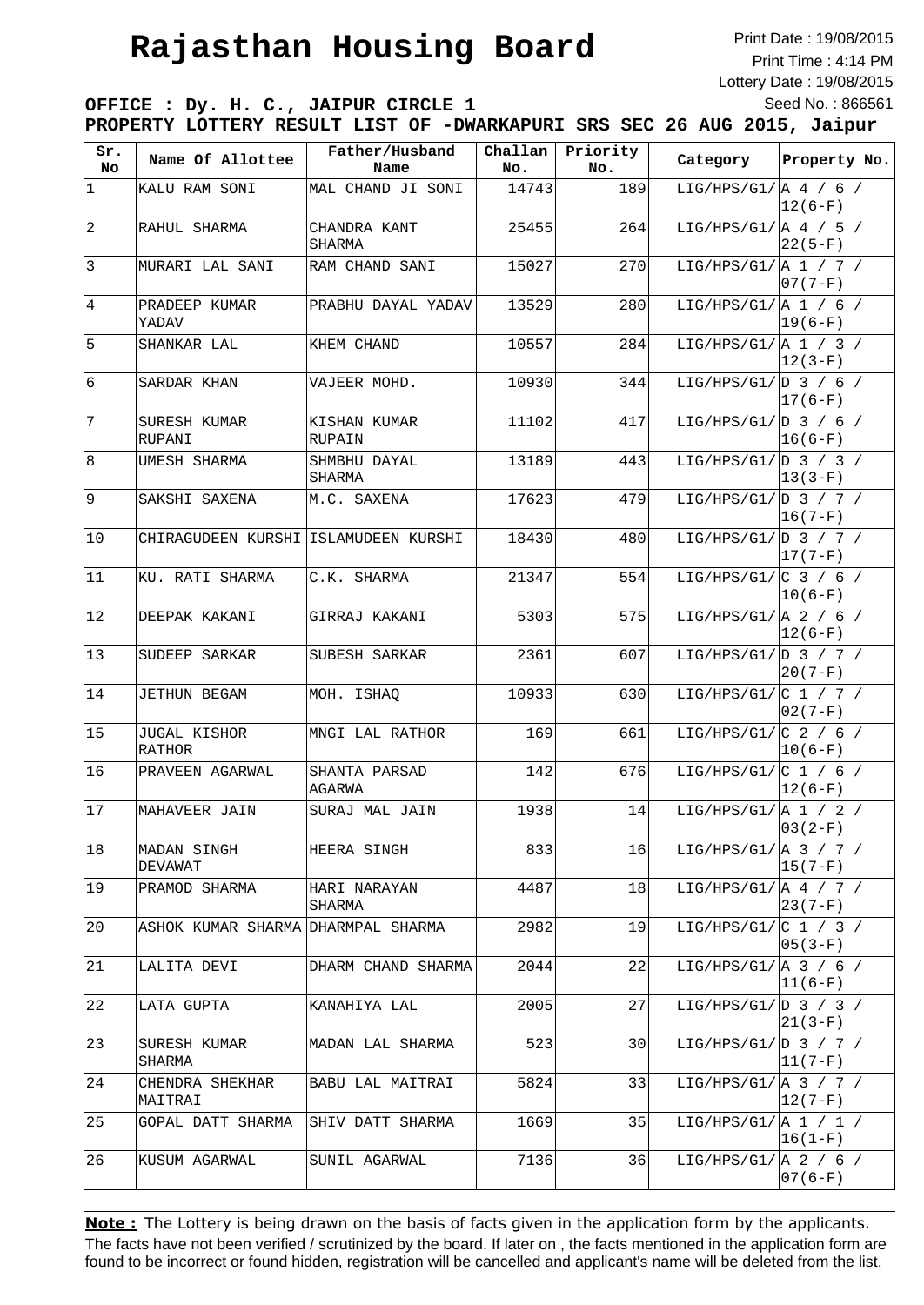Print Date : 19/08/2015 Print Time : 4:14 PM Lottery Date : 19/08/2015 Seed No. : 866561

**OFFICE : Dy. H. C., JAIPUR CIRCLE 1 PROPERTY LOTTERY RESULT LIST OF -DWARKAPURI SRS SEC 26 AUG 2015, Jaipur**

| 27 | VAS DEV GANGWANI          | BHUNGRA MAL<br>GANGWANI     | 2212  | 37  | LIG/HPS/G1/ $ C 1 / 4 /$      | $11(4-F)$ |
|----|---------------------------|-----------------------------|-------|-----|-------------------------------|-----------|
| 28 | AMRITA                    | HARI KRISHAN<br>UPADHAYA    | 7792  | 38  | LIG/HPS/G1/ $\vert$ A 3 / 1 / | $24(1-F)$ |
| 29 | BIMLA BAI                 | GAGRAJ KHATIK               | 6757  | 41  | LIG/HPS/G1/ $\vert$ A 4 / 2 / | $03(2-F)$ |
| 30 | PANKAJ TILANI             | HARISH KUMAR<br>TILANI      | 1492  | 45  | LIG/HPS/G1/ $ D \t3$ / 7 /    | $18(7-F)$ |
| 31 | DILIP SHARMA              | LAXMAN PRASAD<br>SHARMA     | 747   | 49  | LIG/HPS/G1/ $\vert$ A 3 / 3 / | $15(3-F)$ |
| 32 | NITIN AGARWAL             | M.P. AGARWAL                | 23445 | 51  | LIG/HPS/G2/ $A$ 2 / 1 /       | $13(1-F)$ |
| 33 | BADRI BAI                 | AMAR LAL JI                 | 19973 | 132 | LIG/HPS/G2/ $A$ 3 / 3 /       | $10(3-F)$ |
| 34 | RAJ KISHOR SHARMA         | VUSHANU DATT<br>SHARMA      | 703   | 140 | LIG/HPS/G2/ $D_3 / 6 /$       | $14(6-F)$ |
| 35 | RATANI DEVI               | SHANKAR LAL SHARMA          | 16055 | 248 | LIG/HPS/G2/  A $1 / 3 /$      | $16(3-F)$ |
| 36 | AMIT SIHAG                | SURENDRA SIHAG              | 14659 | 249 | LIG/HPS/G2/ $D_3 / 7 /$       | $07(7-F)$ |
| 37 | SUNITA DASANI             | RAMESH CHAND<br>DASANI      | 7269  | 375 | LIG/HPS/G2/ $A / 1 /$         | $06(1-F)$ |
| 38 | RAJENDRA PARSAD<br>SHARMA | MOTI LAL SHARMA             | 14274 | 415 | LIG/HPS/G2/ $A_1 / 6 /$       | $17(6-F)$ |
| 39 | OM PARKASH MANGAL         | GOKUL CHAND MANGAL          | 6082  | 586 | LIG/HPS/G2/ $D$ 3 / 7 /       | $03(7-F)$ |
| 40 | MAHEEP SINGH              | ATTAR SINGH                 | 9067  | 670 | LIG/HPS/G2/ $D_3 / 7 /$       | $04(7-F)$ |
| 41 | PANKAJ KUMAR<br>CHAWALA   | RAM CHANDRA<br>CHAWALA      | 5295  | 720 | LIG/HPS/G2/ $ C 1 / 7 /$      | $21(7-F)$ |
| 42 | KISHAN CHAND<br>KHATRI    | MOOL CHAND KHATRI           | 19128 | 725 | LIG/HPS/G2/ $ C 1 / 5 /$      | $08(5-F)$ |
| 43 | SANJAY KUMAR<br>SIGHVI    | G.S. SIGHVI                 | 12124 | 727 | LIG/HPS/G2/ $D_3 / 6 /$       | $12(6-F)$ |
| 44 | RAJENDRA AGARWAL          | JUGAL KISHOR<br>AGARWAL     | 21852 | 776 | LIG/HPS/G2/ $A$ 2 / 7 /       | $02(7-F)$ |
| 45 | ASHOK KUMAR SONI          | BHAGWATI PRASAD<br>SONI     | 14700 | 782 | LIG/HPS/G2/ $A$ 2 / 6 /       | $19(6-F)$ |
| 46 | JAHIN AHMED RANA          | MOHAMMAD IBRAHIM            | 3880  | 1   | LIG/HPS/G2/ $ C 1 / 2 /$      | $07(2-F)$ |
| 47 | MANISH KUMAR<br>SHARMA    | KAILASH CHAND<br>SHARMA     | 7948  | 2   | LIG/HPS/G2/ $A 1 / 5 /$       | $11(5-F)$ |
| 48 | SUBDHRA DEVI GUPTA        | GIRRAJ PRASAD<br>GUPTA      | 79    | 3   | LIG/HPS/G2/D 3 / 7 /          | $15(7-F)$ |
| 49 | KUNTI DANGI               | KHOOB CHAND DANGI           | 1307  | 10  | LIG/HPS/G2/ $D_3 / 2 /$       | $01(2-F)$ |
| 50 | URMILA                    | MOHAN PRAKASH<br>SHARMA     | 1743  | 13  | LIG/HPS/G2/ $ D \t3$ / 4 /    | $19(4-F)$ |
| 51 | USHA KUMARI               | DHARMENDRA KUMAR<br>AGARWAL | 475   | 17  | LIG/HPS/G2/ $D_3 / 4 /$       | $23(4-F)$ |
| 52 | SAHANAZ                   | AARIF HUSAIN                | 7479  | 18  | LIG/HPS/G2/ $D_3 / 7 /$       | $08(7-F)$ |
| 53 | ANKIT GUPTA               | MUKESH GUPTA                | 1313  | 23  | LIG/HPS/G2/ D 3 / 1 /         | $07(1-F)$ |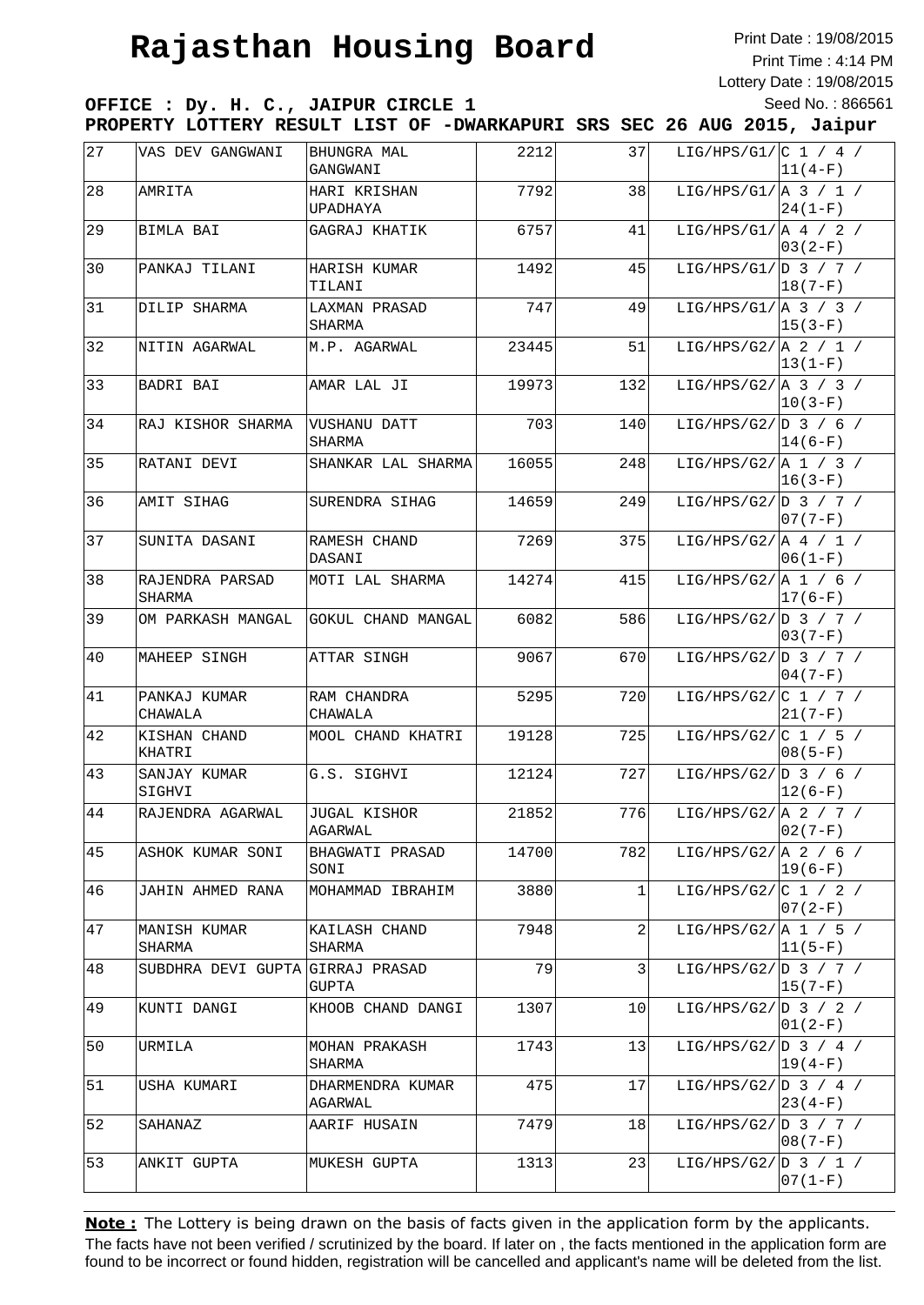Print Date : 19/08/2015 Print Time : 4:14 PM Lottery Date : 19/08/2015 Seed No. : 866561

**OFFICE : Dy. H. C., JAIPUR CIRCLE 1 PROPERTY LOTTERY RESULT LIST OF -DWARKAPURI SRS SEC 26 AUG 2015, Jaipur**

| 54  | ARCHNA CHATURVEDI        | DEEN DAYAL<br>CHATURVEDI | 899   | 27  | LIG/HPS/G2/ $C$ 2 / 2 /            | $01(2-F)$   |
|-----|--------------------------|--------------------------|-------|-----|------------------------------------|-------------|
| 55  | BASANTI BAI<br>(MEHTA)   | RANG LAL MEHTA           | 1725  | 38  | LIG/HPS/G2/ $A 1 / 3 /$            | $21(3-F)$   |
| 56  | ROHIT GARG               | RAVI GARG                | 19    | 44  | LIG/HPS/G2/ $A / 2 /$              | $ 23(2-F) $ |
| 57  | NITIN GUPTA              | ARVIND KUMAR GUPTA       | 314   | 47  | LIG/HPS/G2/ $\vert$ A 1 / 6 /      | $ 21(6-F)$  |
| 58  | ANURADHA NAGAR           | RAKESH KUMAR NAGAR       | 1731  | 52  | LIG/HPS/G2/ $D_3 / 5 /$            | $ 15(5-F) $ |
| 59  | MEENAKSHI VERMA          | GANPAT LAL               | 17089 | 225 | LIG/HPS/G4/ $ D \t3 / 1 /$         | $ 20(1-F) $ |
| 160 | KALU RAM SAMRIYA         | RAMSWAROOP SAMRIYA       | 3170  | 266 | LIG/HPS/G4/ $A 1 / 6 /$            | $ 02(6-F)$  |
| 161 | MANOJ KUMAR<br>DIGARWAL  | GIRDHARI LAL<br>DIGARWAL | 5275  | 4   | LIG/HPS/G4/   A 3 / 1 /            | $ 10(1-F) $ |
| 62  | REKHA SOYAL              | MAHESH CHAND SOYAL       | 8154  | 8   | LIG/HPS/G4/ $ D \t3$ / 6 /         | $ 11(6-F) $ |
| 63  | RUKMANI SAMRIYA          | RAJU SAMRIYA             | 4557  | 13  | LIG/HPS/G4/ $\vert$ A 1 / 4 /      | $ 14(4-F) $ |
| 64  | JAI PRAKASH              | <b>JAILA RAM</b>         | 1282  | 17  | LIG/HPS/G4/ $ D \t3$ / 4 /         | $ 09(4-F)$  |
| 65  | CHANDA SAMRIYA           | ASHOK SAMRIYA            | 4227  | 19  | LIG/HPS/G4/ $ D \;3 \; / \;3 \; /$ | $07(3-F)$   |
| 66  | PURAN MAL BAIRWA         | KHAIRATI LAL<br>BAIRWA   | 8015  | 21  | LIG/HPS/G4/ D 3 / 6 /              | $06(6-F)$   |
| 67  | ASHOK KUMAR DHOBI        | PEERU LAL DHOBI          | 1186  | 22  | LIG/HPS/G4/ $\vert$ A 2 / 5 /      | $ 04(5-F)$  |
| 68  | CHAJU RAM BAIRWA         | RAMU LAL BAIRWA          | 3958  | 24  | LIG/HPS/G4/ $A$ 3 / 4 /            | $ 16(4-F) $ |
| 69  | RAMJI LAL KOLI           | PANCHYA KOLI             | 848   | 25  | LIG/HPS/G4/ $D$ 3 / 1 /            | $ 03(1-F) $ |
| 70  | DHANNO DEVI              | DAL CHAND                | 8139  | 26  | LIG/HPS/G4/ $A$ 3 / 5 /            | $22(5-F)$   |
| 71  | LEKHRAJ ARYA             | GOPI LAL                 | 4851  | 28  | LIG/HPS/G4/ D 3 / 7 /              | $21(7-F)$   |
| 72  | MAHESH CHAND             | PAPIYA                   | 3650  | 29  | LIG/HPS/G4/ $\vert$ A 3 / 6 /      | $14(6-F)$   |
| 73  | MANBHAR DEVI             | PRABHU LAL BAIRWA        | 5917  | 30  | LIG/HPS/G4/ $D_3$ / 5 /            | $ 14(5-F) $ |
| 74  | RAMJI LAL MEENA          | HARNATH MEENA            | 2626  | 7   | LIG/HPS/G4/ $D$ 3 / 5 /            | $ 01(5-F) $ |
| 75  | RATAN LAL MEENA          | SUNDA RAM MEENA          | 6685  | 8   | LIG/HPS/G4/ $\vert$ A 4 / 6 /      | $22(6-F)$   |
| 76  | LIKKHI RAM MEENA         | KEDAR LAL MEENA          | 2204  | 10  | LIG/HPS/G4/ A 4 / 6 /              | $6(6-F)$    |
| 77  | MAHAVEER PRASAD<br>MEENA | GOVARDHAN LAL<br>MEENA   | 7736  | 12  | LIG/HPS/G4/ $A$ 3 / 7 /            | $18(7-F)$   |
| 78  | SHANKAR LAL MEENA        | HANUMAN MEENA            | 3908  | 19  | LIG/HPS/G4/ $D_3 / 3 /$            | $ 08(3-F)$  |
| 79  | MAMTA SINGHAL            | DEVENDRA GOYAL           | 7624  | 2   | LIG/HPS/G5/ $D_3 / 6 /$            | $08(6-F)$   |
| 180 | RAMJI LAL MEENA          | MANGI LAL MEENA          | 865   | 1   | LIG/HPS/G6/ $A / 3 /$              | $23(3-F)$   |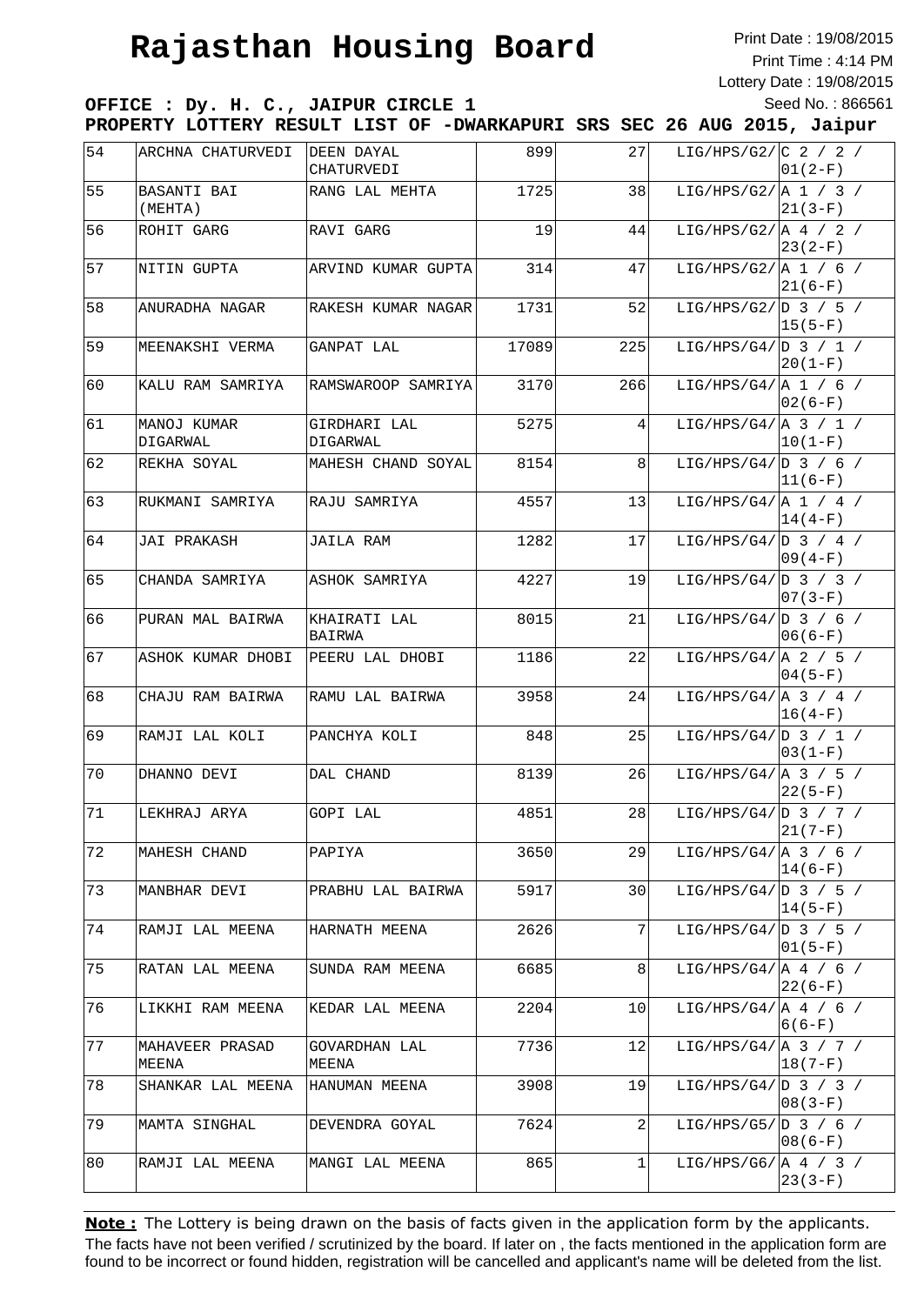Print Date : 19/08/2015 Print Time : 4:14 PM Lottery Date : 19/08/2015 Seed No. : 866561

**OFFICE : Dy. H. C., JAIPUR CIRCLE 1 PROPERTY LOTTERY RESULT LIST OF -DWARKAPURI SRS SEC 26 AUG 2015, Jaipur**

| 81  | LALARAM NAGAR                    | RAMSARAN                  | 3337  | 2   | LIG/HPS/G6/ $\vert$ A 1 / 6 /<br>$ 10(6-F) $      |
|-----|----------------------------------|---------------------------|-------|-----|---------------------------------------------------|
| 82  | BABU LAL SHARMA                  | RAMESHWAR LAL<br>SHARMA   | 4505  | 5   | LIG/HPS/G6/ $D_3$ / 6 /<br>$09(6-F)$              |
| 83  | <b>ASHOK KUMAR</b><br>RAJWANI    | NANAK RAM RAJWANI         | 10575 | 22  | LIG/ORS/G1/ D 3 / 2 /<br>$ 12(2-F) $              |
| 84  | BADAM BAI                        | L.N. GUPTA                | 17198 | 46  | LIG/ORS/G1/ $ A \t3$ / 4 /<br>$ 23(4-F)$          |
| 85  | RAFIO PATHAN                     | AMIR MOHD. PATHAN         | 10577 | 100 | LIG/ORS/G1/ $\vert$ A 4 / 2 /<br>$21(2-F)$        |
| 86  | JOKISHA SAJJAD                   | SAYEED ALI AHEMED         | 14436 | 122 | LIG/ORS/G1/ $A / 3 /$<br>$07(3-F)$                |
| 87  | LAD BAI                          | NARAYAN LAL GARG          | 3848  | 170 | LIG/ORS/G1/ $ D 3 / 6 /$<br>$04(6-F)$             |
| 88  | RAJENDRA KUMAR<br>JAIN           | PURALAL JAIN              | 16584 | 173 | LIG/ORS/G1/ $ A 4 / 2 /$<br>$13(2-F)$             |
| 89  | HEMENT KUMAR                     | TAHAL RAM<br>BHAGCHANDANI | 10511 | 185 | LIG/ORS/G1/ $ C 1 / 1 /$<br>$ 23(1-F) $           |
| 90  | SUNIL AGARWAL                    | RAM KISHOR AGARWAL        | 10501 | 189 | LIG/ORS/G1/ $ A 4 / 5 /$<br>$ 11(5-F) $           |
| 91  | SATYANARAYAN<br>KHANDAWAL        | MURLIDHAR KHANDWAL        | 111   | 208 | LIG/ORS/G1/ $D_3$ / 5 /<br>$02(5-F)$              |
| 92  | PARMANAND GARG                   | NARAYAN LAL               | 3850  | 225 | LIG/ORS/G1/ D 3 / 6 /<br>$23(6-F)$                |
| 93  | DHARAM PAL                       | KOTU MAL                  | 131   | 261 | LIG/ORS/G1/ $D_3 / 6 /$<br>$07(6-F)$              |
| 94  | PRIYANKA JAIN                    | VINOD KUMAR JAIN          | 995   | 1   | LIG/ORS/G1/ $D_3 / 7 /$<br>$05(7-F)$              |
| 95  | MAHESH MITTAL                    | MUNSI LAL MITTAL          | 7876  | 2   | LIG/ORS/G1/ $A$ 2 / 6 /<br>$ 16(6-F) $            |
| 96  | PIYUSH                           | UMESH CHAND<br>TRIPHATI   | 1365  | 3   | LIG/ORS/G1/ $\vert$ A 4 / 3 /<br>$ 15(3-F) $      |
| 97  | DEEN DAYAL SHARMA                | HANUMAN PRASAD            | 3841  | 4   | LIG/ORS/G1/ $ A \; 3 \; / \; 5 \; /$<br>$20(5-F)$ |
| 98  | GOURAV VASISTH                   | ASHOK KUMAR SHARMA        | 6689  | 6   | LIG/ORS/G1/ $D_3 / 7 /$<br>$09(7-F)$              |
| 99  | AMOD KUMAR GUPTA                 | HARI PRAKASH GUPTA        | 1578  | 10  | LIG/ORS/G1/ $ A 2 / 5 /$<br>$07(5-F)$             |
| 100 | SHIVANI VERMA                    | NARESH KUMAR VERMA        | 5029  | 11  | LIG/ORS/G1/ $\vert D \vert$ 3 / 4 /<br>$04(4-F)$  |
| 101 | KISHAN BABU                      | KARAN SINGH               | 4464  | 13  | LIG/ORS/G1/ $D_3 / 1 /$<br>$ 12(1-F) $            |
| 102 | ASHA                             | SUNIL KUMAR               | 7851  | 17  | LIG/ORS/G1/ D 3 / 2 /<br>$14(2-F)$                |
| 103 | RAJENDRA JAISWAL                 | RAMSWROOP JAISWAL         | 1970  | 19  | LIG/ORS/G1/ A 4 / 7 /<br>$08(7-F)$                |
| 104 | SURENDRA KUMAR<br>AGARWAL        | KANHAIYA LAL GUPTA        | 6064  | 22  | LIG/ORS/G1/ $ D \ 3 \ / 2 \ /$<br>$07(2-F)$       |
| 105 | SHYAM LAL ARORA                  | ASHA NAND                 | 2394  | 23  | LIG/ORS/G1/ $ A \; 3 \; / \; 5 \; /$<br>$01(5-F)$ |
| 106 | SUNITA PRAJAPATI                 | RAJESH KUMAR              | 5032  | 27  | LIG/ORS/G1/ $A$ 4 / 7 /<br>$ 12(7-F) $            |
| 107 | RATAN SINGH NARUKA MANSUKH SINGH | <b>NARUKA</b>             | 4758  | 29  | LIG/ORS/G1/[A 1 / 7 /<br>$20(7-F)$                |
|     |                                  |                           |       |     |                                                   |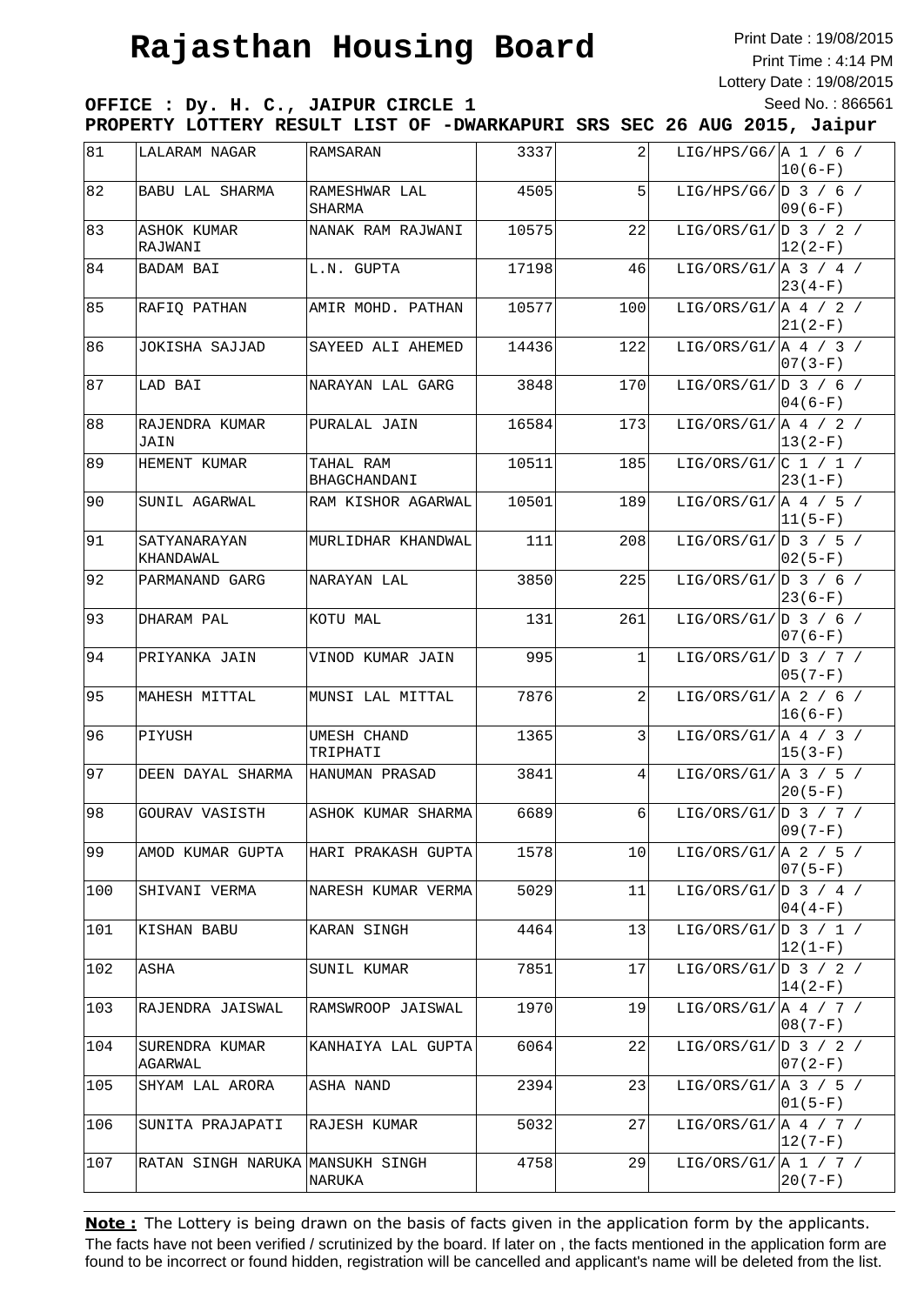Print Date : 19/08/2015 Print Time : 4:14 PM Lottery Date : 19/08/2015 Seed No. : 866561

**OFFICE : Dy. H. C., JAIPUR CIRCLE 1 PROPERTY LOTTERY RESULT LIST OF -DWARKAPURI SRS SEC 26 AUG 2015, Jaipur**

| 108   | PRAVEEN KUMAR                    | MOHAN LAL VERMA           | 374   | 30   | LIG/ORS/G1/ $\vert$ A 4 / 4 /<br>$ 11(4-F) $ |
|-------|----------------------------------|---------------------------|-------|------|----------------------------------------------|
| 109   | LEKHA SHARMA                     | VIJAY SHARMA              | 5034  | 32   | LIG/ORS/G1/ $\vert$ A 1 / 4 /<br>$ 15(4-F) $ |
| 110   | DHARMENDRA                       | MUNNA LAL AGARWAL         | 354   | 35   | LIG/ORS/G1/ $\vert$ A 1 / 7 /<br>$09(7-F)$   |
| 111   | SATISH SACHDEVA                  | LAXMAN DAS<br>SACHDEVA    | 10509 | 5    | LIG/ORS/G2/ $D_3 / 1 /$<br>$01(1-F)$         |
| 112   | LAV SACHDEVA                     | RAM SHAHA SACHDEVA        | 10527 | 155  | LIG/ORS/G2/ $A 1 / 6 /$<br>$ 18(6-F)$        |
| 113   | MADAN SINGH RAWAT                | BHADA SINGH RAWAT         | 17305 | 167  | LIG/ORS/G2/ $A$ 3 / 2 /<br>$12(2-F)$         |
| 114   | RAM GOPAL AJMERA                 | GAJANAND AJMERA           | 18080 | 178  | LIG/ORS/G2/ $D_3 / 7 /$<br>$ 12(7-F) $       |
| 115   | GYAN CHAND BUM                   | ROOPCHAND BUM             | 5339  | 217  | LIG/ORS/G2/ $D_3 / 6 /$<br>$01(6-F)$         |
| 116   | NIRMALA DEVI JAIN                | SHITAL PARSAD             | 11736 | 297  | LIG/ORS/G2/ $A 1 / 4 /$<br>$20(4-F)$         |
| 117   | SHANTI DEVI                      | RAGHUVEER SARAN           | 11735 | 349  | LIG/ORS/G2/ $A 1 / 6 /$<br>$ 23(6-F)$        |
| 118   | VIJIUDEEN RANGWAL                | SHEKH TAYAB HASSAN        | 2309  | 399  | LIG/ORS/G2/ $D_3 / 7 /$<br>22(7-F)           |
| 119   | PIYUSH JAIN                      | MADAN MOHAN JAIN          | 3604  | 445  | LIG/ORS/G2/ $A$ 2 / 6 /<br>$ 21(6-F) $       |
| 120   | SALIM MOHD.                      | SAFI MOHD.                | 19964 | 596  | LIG/ORS/G2/ $A$ 2 / 7 /<br>$ 18(7-F)$        |
| 121   | SEHNAZ MIRZA                     | SHAHID MIRZA              | 3605  | 679  | LIG/ORS/G2/ $D_3 / 1 /$<br>$22(1-F)$         |
| 122   | DROPTI BAI                       | KISHAN CHAND              | 6118  | 698  | LIG/ORS/G2/ $A 1 / 5 /$<br>$ 18(5-F)$        |
| 123   | MANMOHAN SINGH<br>GANDHI         | JAGDISH CHAND<br>GANDHI   | 24443 | 706  | LIG/ORS/G2/ $D_3 / 6 /$<br>$ 19(6-F)$        |
| 124   | RAJ KAMAL<br>SITOLIWAL           | VIRANDERA KUMAR<br>SAXENA | 20834 | 734  | LIG/ORS/G2/ $D_3 / 7 /$<br>$14(7-F)$         |
| 125   | TASLIM ARA                       | MOHD. HAMID               | 4241  | 804  | LIG/ORS/G2/ D 3 / 5 /<br>$12(5-F)$           |
| 126   | PURUSHOTAM DAS<br>RAMRAKHANI     | THAWAR DAS<br>RAMRAKHANI  | 5227  | 812  | LIG/ORS/G2/ $ A 4 / 7 /$<br>$ 21(7-F) $      |
| $127$ | SATOSH VISHNANI                  | JAGAT RAM VISHNANI        | 4204  | 815  | LIG/ORS/G2/ $ C 1 / 1 /$<br>$ 14(1-F) $      |
| 128   | MADURAJ MALIK                    | RAJ KUMAR MALIK           | 4206  | 818  | LIG/ORS/G2/ $A$ 2 / 1 /<br>$ 08(1-F) $       |
| 129   | MAMTA SHARMA                     | NAVAL KISHOR<br>SHARMA    | 15696 | 880  | LIG/ORS/G2/[A 2 / 7 /<br>$ 01(7-F) $         |
| 130   | UTTAM LODHA                      | HOTCHAND LODHA            | 17304 | 913  | LIG/ORS/G2/[D 3 / 6 /<br>$ 10(6-F) $         |
| 131   | NANDA BULANI                     | KISHAN CHAND<br>BULANI    | 18832 | 960  | LIG/ORS/G2/ $A_1 / 4 /$<br>$ 16(4-F) $       |
| 132   | SUNIL KUMAR BHADA JAGDISH PARSAD |                           | 9414  | 985  | LIG/ORS/G2/ A 4 / 1 /<br>$22(1-F)$           |
| 133   | ASHOK SHARMA                     | SHARVAN KUMAR<br>SHARMA   | 22756 | 988  | LIG/ORS/G2/ $A 1 / 7 /$<br>$01(7-F)$         |
| 134   | ARTI SHARMA                      | RAMESH SHARMA             | 15695 | 1014 | LIG/ORS/G2/ $A / 7 /$<br>$20(7-F)$           |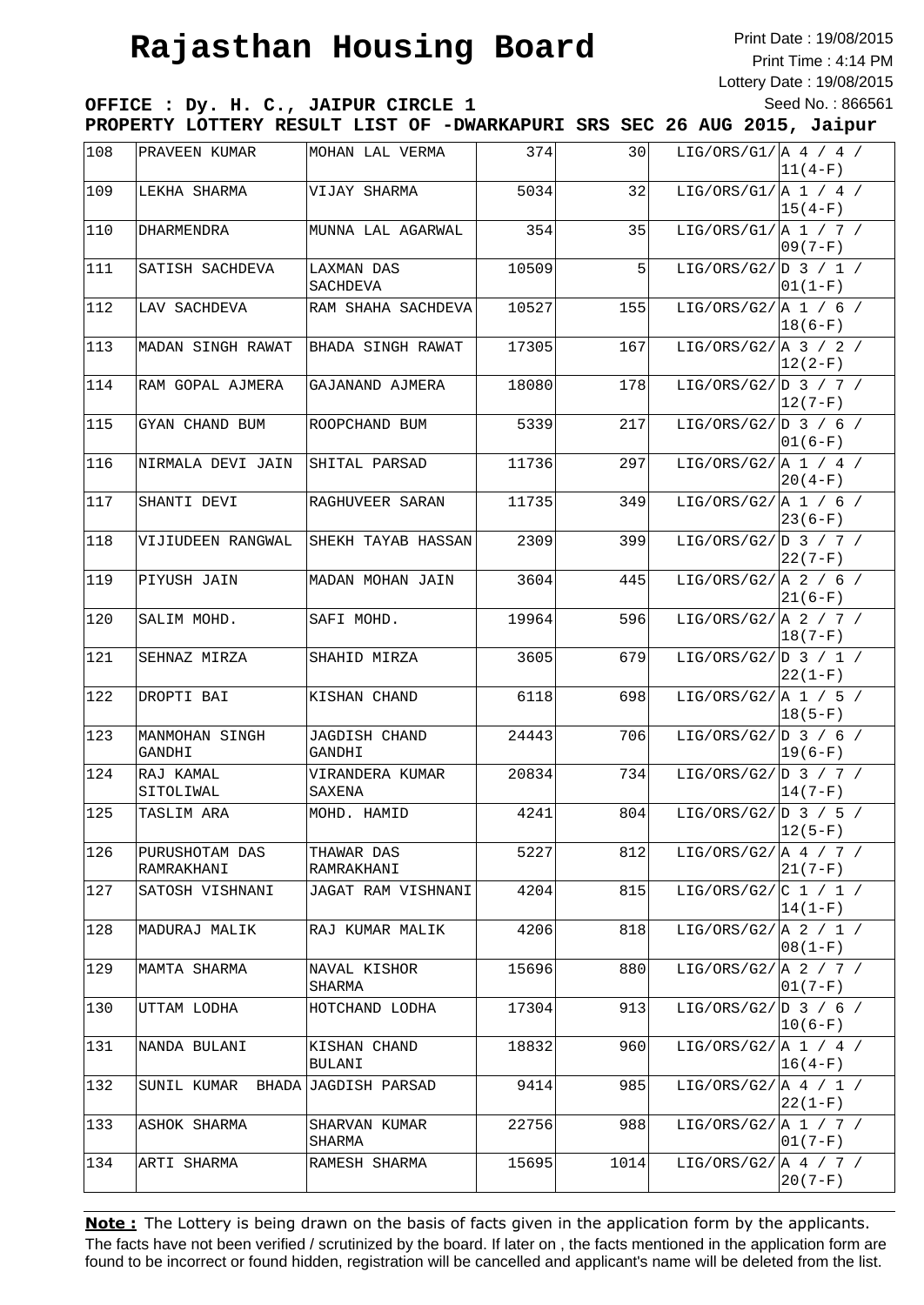Print Date : 19/08/2015 Print Time : 4:14 PM Lottery Date : 19/08/2015 Seed No. : 866561

**OFFICE : Dy. H. C., JAIPUR CIRCLE 1 PROPERTY LOTTERY RESULT LIST OF -DWARKAPURI SRS SEC 26 AUG 2015, Jaipur**

| 135          | KAN SINGH RATHOR           | BHAGWAN SINGH              | 21996 | 1022           | LIG/ORS/G2/ $A 1 / 7 /$       |                          |
|--------------|----------------------------|----------------------------|-------|----------------|-------------------------------|--------------------------|
| 136          | VISHV BADLANI              | RATHOR<br>TOLA RAM BADLANI | 15942 | 1041           | LIG/ORS/G2/ $D_3 / 6 /$       | 18(7-F)                  |
| $137$        | ASHA SHARMA                | VIJAY KUMAR SHARMA         | 8412  | 1047           | LIG/ORS/G2/ $A / 5 /$         | $20(6-F)$                |
| 138          | SAROJ SHARMA               | K.G. SHARMA                | 3024  | 1053           | LIG/ORS/G2/ $A$ 3 / 5 /       | $ 06(5-F) $              |
| 139          | MAHAVEER PRASAD<br>AGARWAL | SHYAM SUNDER<br>AGARWAL    | 6560  | $6 \mid$       | LIG/ORS/G2/ $\vert$ A 1 / 3 / | $ 16(5-F) $<br>$18(3-F)$ |
| 140          | JYOTI                      | PRADEEP KUMAR              | 1324  | 7              | LIG/ORS/G2/ $A$ 2 / 7 /       | $04(7-F)$                |
| 141          | SHARDA DEVI GUPTA          | SATISH CHAND<br>KHANDELWAL | 5393  | $\overline{9}$ | LIG/ORS/G2/ $ C 1 / 1 /$      | $04(1-F)$                |
| 142          | MANOJ SINGODIA             | GHANSHYAM SINGODIA         | 7850  | 11             | LIG/ORS/G2/ $D_3 / 6 /$       | $21(6-F)$                |
| $143$        | NEELAM                     | ASHOK KUMAR                | 3643  | 15             | LIG/ORS/G2/ $D_3 / 1 /$       | $ 18(1-F) $              |
| $144$        | BHAGWAN SAHAI<br>SHARMA    | RAM SHARAN SHARMA          | 1161  | 17             | LIG/ORS/G2/ $\vert$ A 2 / 4 / | $02(4-F)$                |
| 145          | CHANDRA MOHAN              | CHOUTH MAL PARATA          | 3918  | 18             | LIG/ORS/G2/ $A$ 1 / 2 /       | $12(2-F)$                |
| $\sqrt{146}$ | SANTOSH KUMAR<br>SHRIMAL   | RAMNARAYAN SHRIMAL         | 1056  | 22             | LIG/ORS/G2/ $D_3 / 1 /$       | $08(1-F)$                |
| 147          | MANSHI MANDIRATA           | KULDEEP                    | 2696  | 27             | LIG/ORS/G2/ $A \neq / 5$ /    | $07(5-F)$                |
| 148          | ANIL KUMAR<br>MADHWANI     | MANOHAR                    | 3227  | 29             | LIG/ORS/G2/ $A$ 1 / 2 /       | $24(2-F)$                |
| 149          | MADAN MOHAN GUPTA          | PYARA LAL GUPTA            | 2329  | 30             | LIG/ORS/G2/ $\vert$ A 4 / 4 / | $ 13(4-F) $              |
| 150          | RACHNA SINGH               | RAMVEER SINGH              | 7416  | 31             | LIG/ORS/G2/ $A 1 / 7 /$       | $21(7-F)$                |
| 151          | ASHA BAJ                   | VIMAL BAJ                  | 7860  | 33             | LIG/ORS/G2/ $D_3 / 2 /$       | $05(2-F)$                |
| 152          | ANUBHAV PAREEK             | MURLI MANOHAR<br>PAREEK    | 1982  | 34             | LIG/ORS/G2/ $A$ 2 / 4 /       | $09(4-F)$                |
| 153          | PAWAN KUMAR JAIN           | CHANDAN MAL JAIN           | 680   | 39             | LIG/ORS/G2/ $A$ 3 / 2 /       | $05(2-F)$                |
| 154          | HUKAM SINGH MEENA          | RAMDHAN MEENA              | 7241  | 41             | LIG/ORS/G2/ $\vert$ A 1 / 1 / | $4(1-F)$                 |
| 155          | SANDHYA SHARMA             | HARI CHARAN SHARMA         | 7450  | 43             | LIG/ORS/G2/ $D_3$ / 3 /       | $02(3-F)$                |
| 156          | ANURAG SHARMA              | LAKHAN LAL SHARMA          | 1847  | 44             | LIG/ORS/G2/ $A$ 2 / 5 /       | $06(5-F)$                |
| 157          | RAVI GUPTA                 | SHIV CHARAN LAL<br>GUPTA   | 3217  | 45             | LIG/ORS/G2/ $ A 1 / 2 /$      | $02(2-F)$                |
| 158          | VIJAY KUMAR SHARMA         | RADHEY SHYAM<br>SHARMA     | 349   | 47             | LIG/ORS/G2/ $A$ 3 / 3 /       | $11(3-F)$                |
| 159          | MANGAL CHAND               | SHUBH KARAN                | 22686 | 18             | LIG/ORS/G4/ $A / 2 /$         | $05(2-F)$                |
| 160          | SHIV PRASAD<br>KUNDARIYA   | ANANDI LAL<br>BHAIRWAL     | 23681 | 102            | LIG/ORS/G4/ $D_3 / 3 /$       | $04(3-F)$                |
| 161          | PERMOD VERMA               | N.R. VERMA                 | 24473 | 123            | LIG/ORS/G4/ $D_3 / 5 /$       | $09(5-F)$                |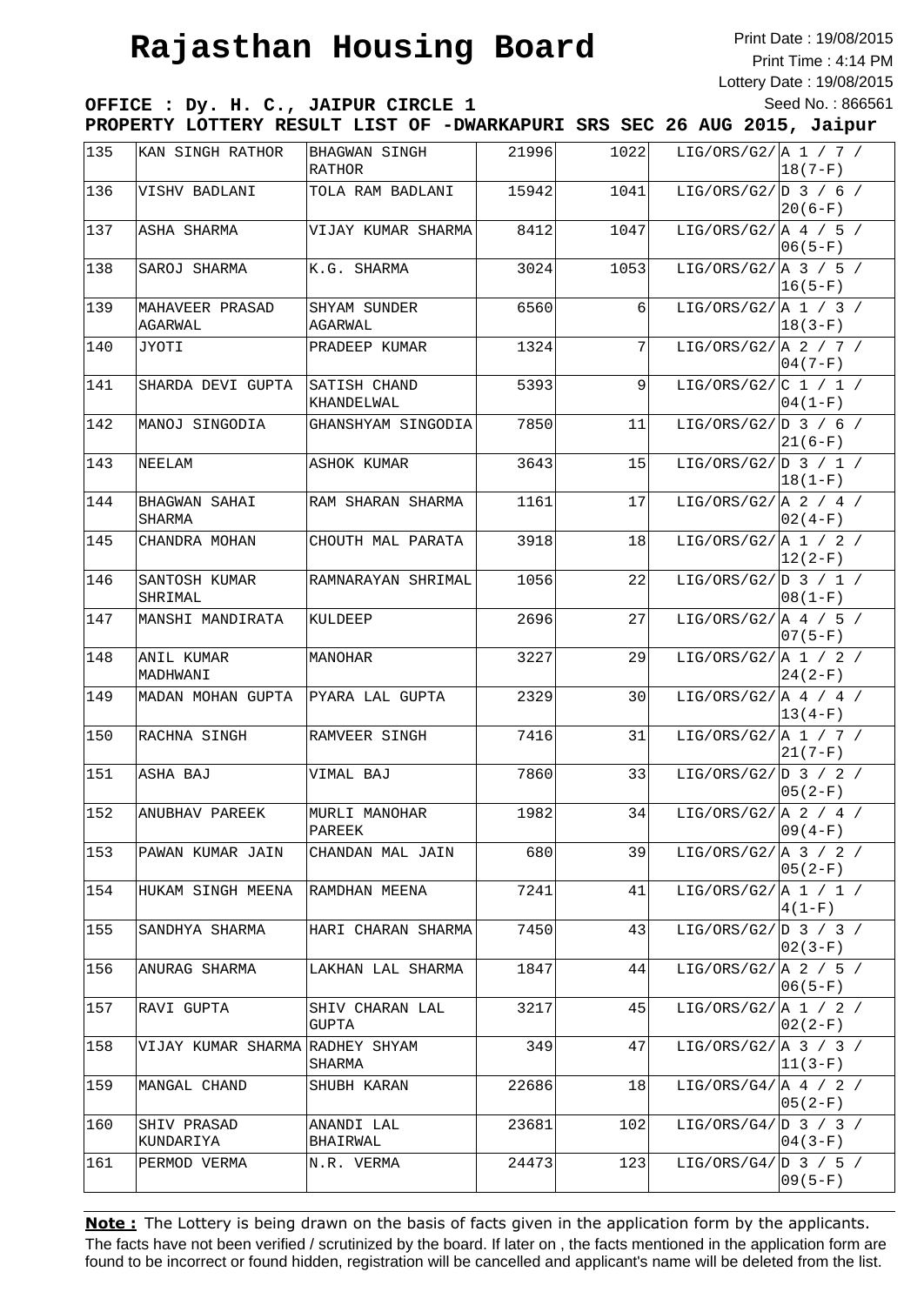Print Date : 19/08/2015 Print Time : 4:14 PM Lottery Date : 19/08/2015 Seed No. : 866561

**OFFICE : Dy. H. C., JAIPUR CIRCLE 1 PROPERTY LOTTERY RESULT LIST OF -DWARKAPURI SRS SEC 26 AUG 2015, Jaipur**

| 162 | SINNU LAL                             | BHANWAR LAL              | 3249  | 147             | LIG/ORS/G4/ $A$ 2 / 1 /        | $ 12(1-F) $ |
|-----|---------------------------------------|--------------------------|-------|-----------------|--------------------------------|-------------|
| 163 | YOGESH KUMAR JAIN                     | HERA LAL YADAV           | 17432 | 160             | LIG/ORS/G4/ D 3 / 7 /          | $ 01(7-F) $ |
| 164 | KANHEIYA LAL                          | HAJARI LAL               | 10953 | 174             | LIG/ORS/G4/ $A / 5 /$          | $ 18(5-F) $ |
| 165 | <b>JASWANT KUMAR</b><br><b>BHARTI</b> | BHAGWAN DAS BHARTI       | 2493  | $\mathbf{1}$    | LIG/ORS/G4/ A 1 / 3 /          | $ 01(3-F) $ |
| 166 | OM PRAKASH NAWARIA GHISHA LA KHATIK   |                          | 4337  | $\overline{2}$  | LIG/ORS/G4/ D 3 / 1 /          | $14(1-F)$   |
| 167 | CHITTAR MAL                           | KALU RAM                 | 4923  | $\overline{3}$  | LIG/ORS/G4/ $D_3 / 5 /$        | $ 11(5-F) $ |
| 168 | MANMOHAN BADGOTA                      | MANOHAR BADGOTA          | 2860  | 7               | LIG/ORS/G4/ $D_3 / 4 /$        | $ 18(4-F)$  |
| 169 | RAMESH MAHERA                         | BHANWAR LAL              | 6081  | 8               | LIG/ORS/G4/ $D_3$ / 3 /        | $19(3-F)$   |
| 170 | DEVANAND                              | CHIRANJI LAL             | 3876  | 10 <sup>1</sup> | LIG/ORS/G4/ $D_3$ / 1 /        | $ 13(1-F) $ |
| 171 | SHANU VERMA                           | RAM GOPAL                | 8121  | 12              | LIG/ORS/G4/ $A$ 2 / 4 /        | $16(4-F)$   |
| 172 | HAMENT                                | KAILASH CHAND<br>SHARMA  | 6303  | 13              | LIG/ORS/G4/ $A$ 1 / 5 /        | $ 05(5-F) $ |
| 173 | HARI NARAYAN<br>BAIRWA                | LAXMI NARAYAN<br>BAIRWA  | 6760  | 14              | LIG/ORS/G4/ $\vert$ A 4 / 2 /  | $22(2-F)$   |
| 174 | SUNITA                                | NARENDRA KUMAR<br>BAIRWA | 2895  | 17              | LIG/ORS/G4/ $A 1 / 4 /$        | $ 11(4-F) $ |
| 175 | SATYA PRAKASH<br>VERMA                | MOHAN LAL VERMA          | 4894  | 18              | LIG/ORS/G4/ $A$ 3 / 2 /        | $ 19(2-F) $ |
| 176 | ANITA VERMA                           | GOPAL RAM VERMA          | 6302  | 20 <sub>l</sub> | LIG/ORS/G4/ $ A \ 3 \ / 1 \ /$ | $16(1-F)$   |
| 177 | SANJAY KUMAR JATAV R. C. JATAV        |                          | 2494  | 21              | LIG/ORS/G4/ $D_3 / 6 /$        | $13(6-F)$   |
| 178 | MANOJ KUMAR VERMA MOHAN LAL VERMA     |                          | 4893  | 22              | LIG/ORS/G4/ $A$ 3 / 6 /        | $22(6-F)$   |
| 179 | NISHA VERMA                           | RAMGOPAL BAIRWA          | 8122  | 30              | LIG/ORS/G4/ $A 1 / 7 /$        | $05(7-F)$   |
| 180 | DEEPAK CHAWLA                         | KISHOR KUMAR<br>KHATIK   | 3875  | 31              | LIG/ORS/G4/ D 3 / 1 /          | $24(1-F)$   |
| 181 | NARAIN LAL NAWARIA                    | GHISA LAL                | 4336  | 32              | LIG/ORS/G4/ $D_3 / 5 /$        | $20(5-F)$   |
| 182 | HARIOM MEENA                          | SHIVRAM MEENA            | 5304  | $\overline{2}$  | LIG/ORS/G4/ $D_3 / 2 /$        | $08(2-F)$   |
| 183 | SUNIL MEENA                           | BALRAM MEENA             | 6709  | 3               | LIG/ORS/G4/ $ D \ 3 \ / 4 \ /$ | $14(4-F)$   |
| 184 | ANJU MEENA                            | RAM LAL MEENA            | 5985  | 5               | LIG/ORS/G4/ D 3 / 6 /          | $ 15(6-F) $ |
| 185 | VED PRAKASH MEENA                     | MAN SINGH MEENA          | 7737  | 8               | LIG/ORS/G4/ $A 1 / 7 /$        | $22(7-F)$   |
| 186 | MOOLI DEVI MEENA                      | BHAJAN LAL MEENA         | 7448  | 10              | LIG/ORS/G4/ D 3 / 5 /          | $ 13(5-F) $ |
| 187 | LOKENDRA KUMAR<br>MEENA               | SHIVDAN MEENA            | 2133  | 16              | LIG/ORS/G4/ D 3 / 6 /          | $24(6-F)$   |
| 188 | KAMAL BAI MEENA                       | RAM KHILADI MEENA        | 7233  | 17              | LIG/ORS/G4/ D 3 / 3 /          | $24(3-F)$   |